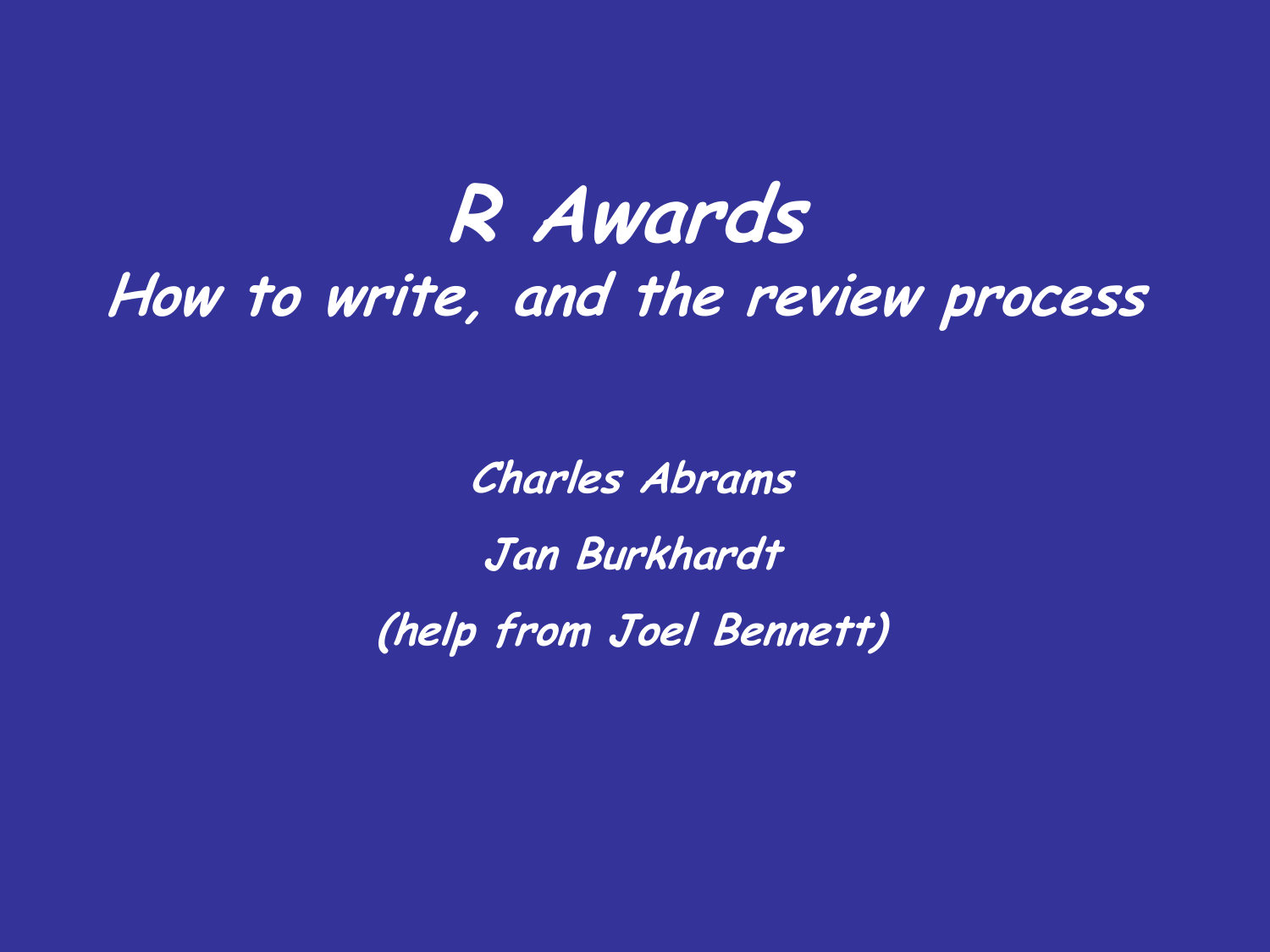- **1. Choosing the appropriate R-award mechanism**
- **2. Rules for Preparing a Successful Grant Application**
- **3. What to Emphasize When Writing Your R01**
- **4. Common Problems Cited by Peer Reviewers**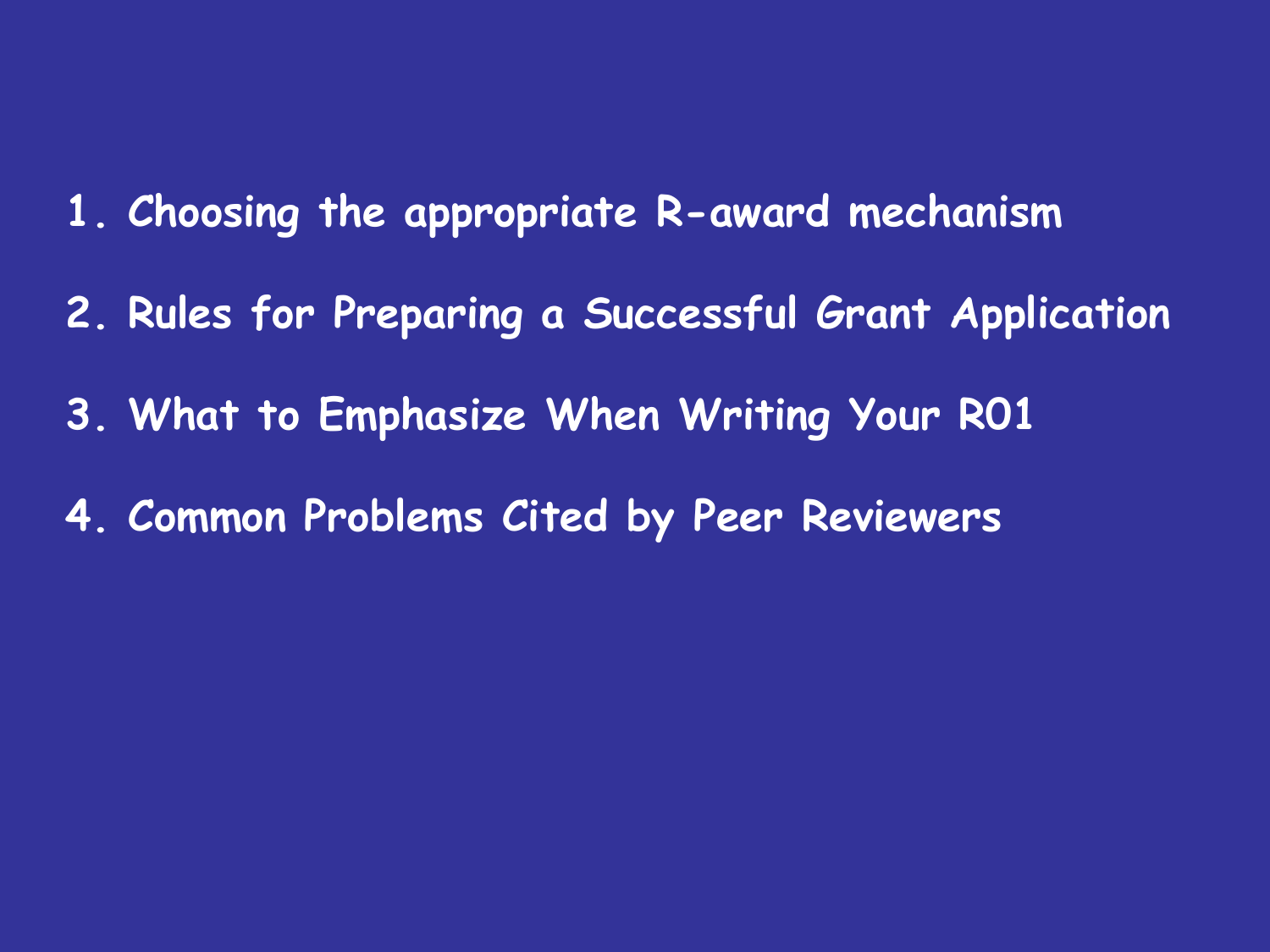# **The Three R's**

R01 R21 R03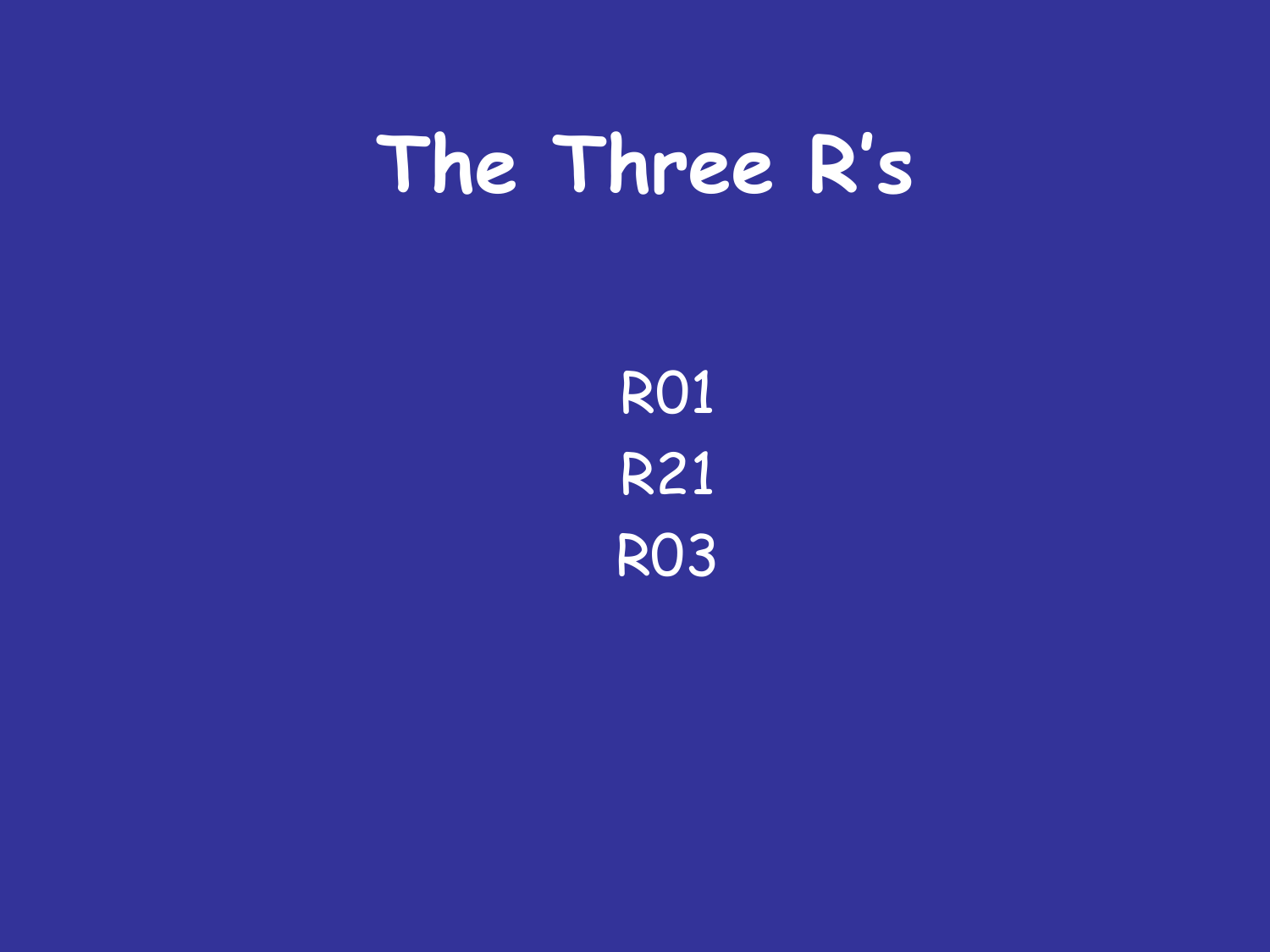# **R01: NIH Research Project Grant Program**

- The original NIH grant mechanism
- Usually investigator-initiated in response to the R01 Parent Announcement or a Program Announcement highlighting particular scientific areas.
- 5 years, max \$250,000/yr (if modular).
- Renewable. Supplements and amendments are allowed.
- 1+12pp
	- 1p Specific Aims
	- 12p Research Strategy (Significance, Innovation, Approach)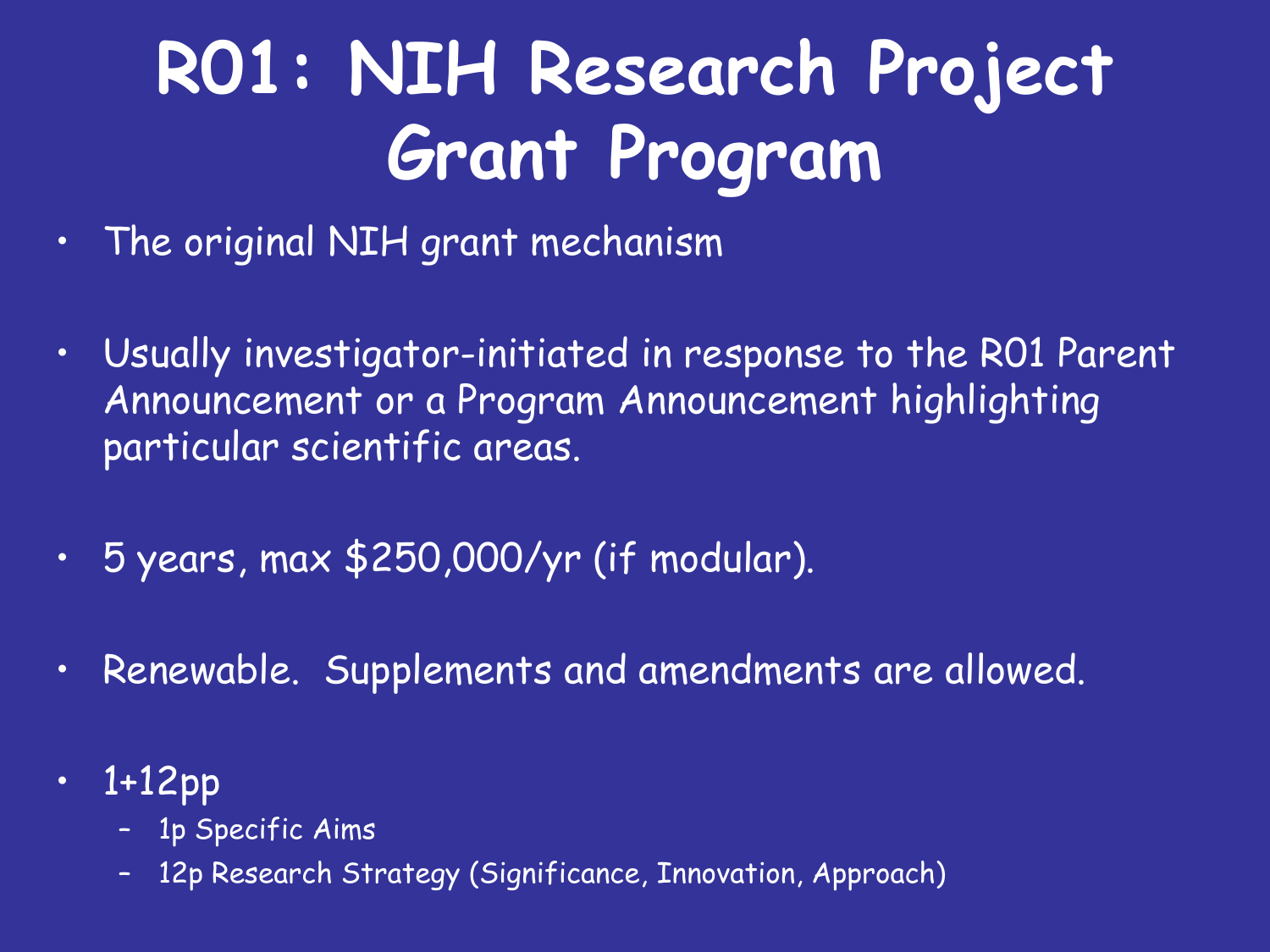## **R21: Exploratory/Developmental Research Grant Program**

- "supports investigation of novel scientific ideas or new model systems, tools, or technologies that have the potential for significant impact on biomedical…research"
- High risk/high gain
- Preliminary data are not required
- 2 years, \$275,000 total – Typically \$150,000 yr 1, 125,000 yr 2 or vice versa
- Non-renewable
- $-1 + 6$  pp
	- 1p Specific Aims
	- 6p Research Strategy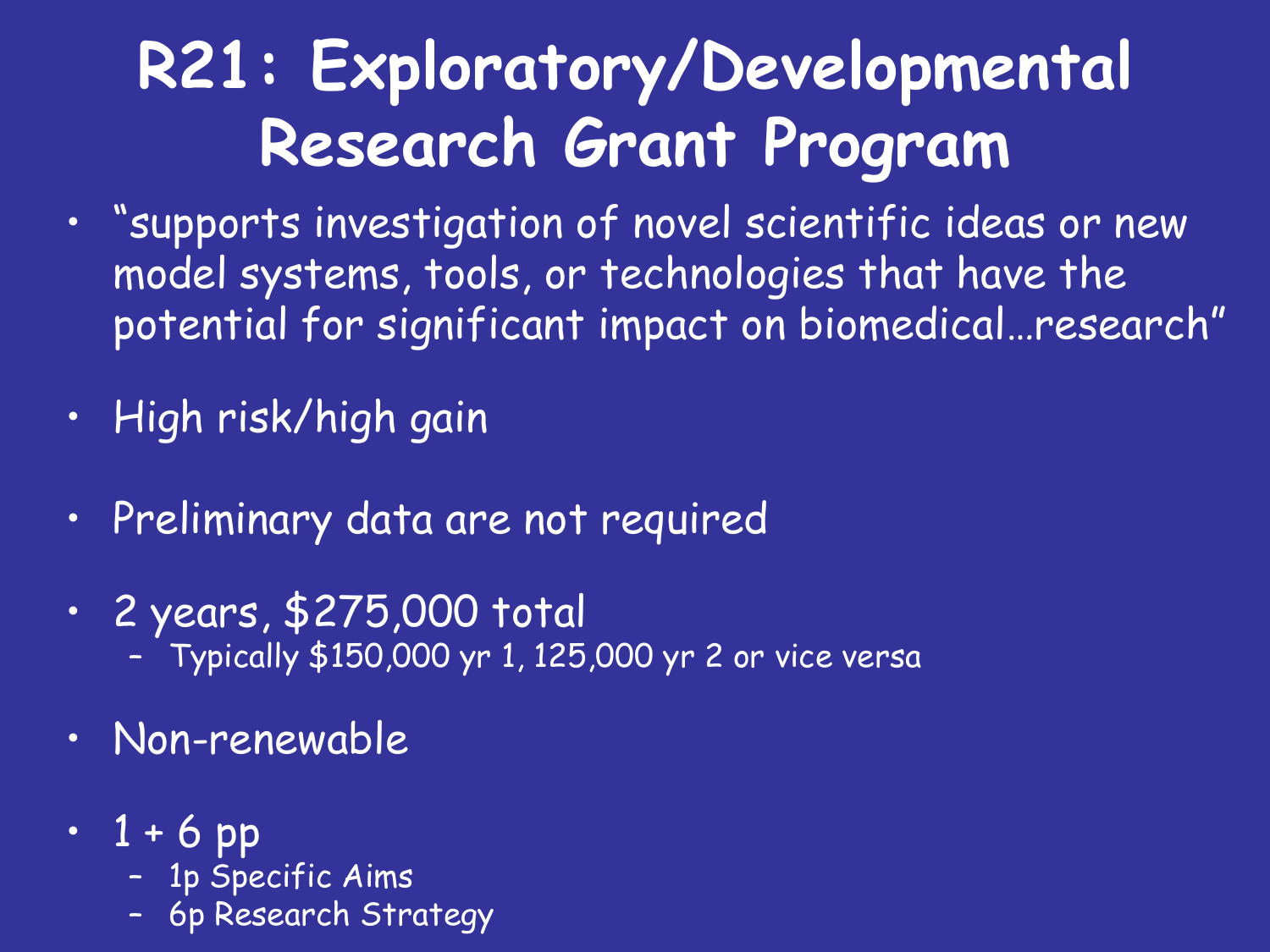# **When to choose an R21**

- Exploratory, novel studies that break new ground or extend previous discoveries in new directions .
- High risk-high reward studies that may lead to a breakthrough in a particular area, or result in novel techniques, agents, methodologies, models or applications that will impact biomedical research.
- Projects should be distinct from those supported through the traditional R01 mechanism.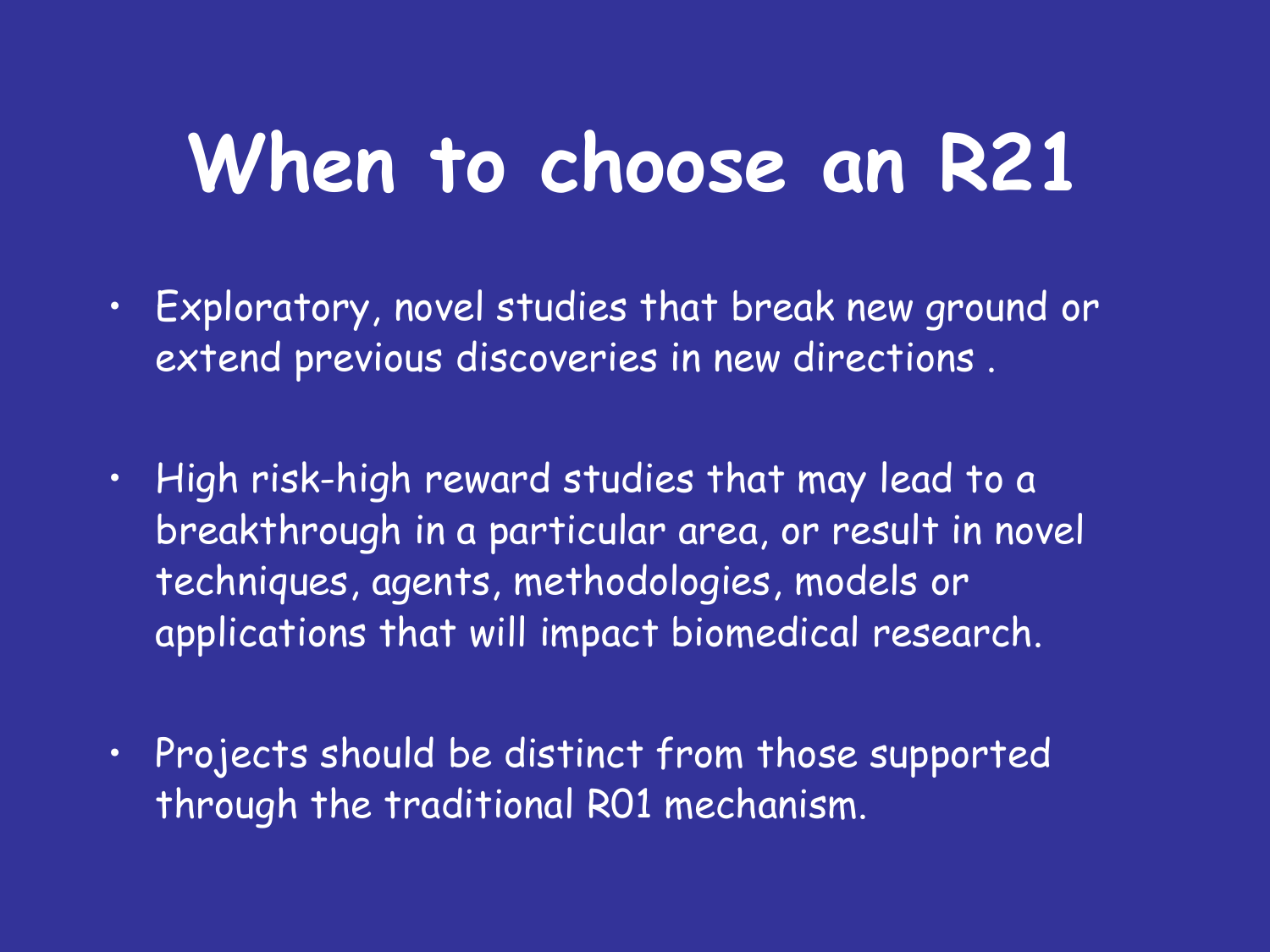# **Myths about the R21**

- **It's a good way to get your lab started.**
	- These are short term grants, with no prospect for renewal. You'll need to start writing another grant right away, but will be poorly positioned if you put your best ideas in your R21.
- **They're easier to get than R01's because they don't require preliminary data.**
	- R21's are scored together with R01's but funded separately. They are typically very competitive.
	- No matter what they tell you, most competitive R21's have quite a bit of preliminary data.

#### • **It's a mini-R01.**

– "Projects of limited cost or scope that use widely accepted approaches and methods are better suited for the R03 small grant mechanism"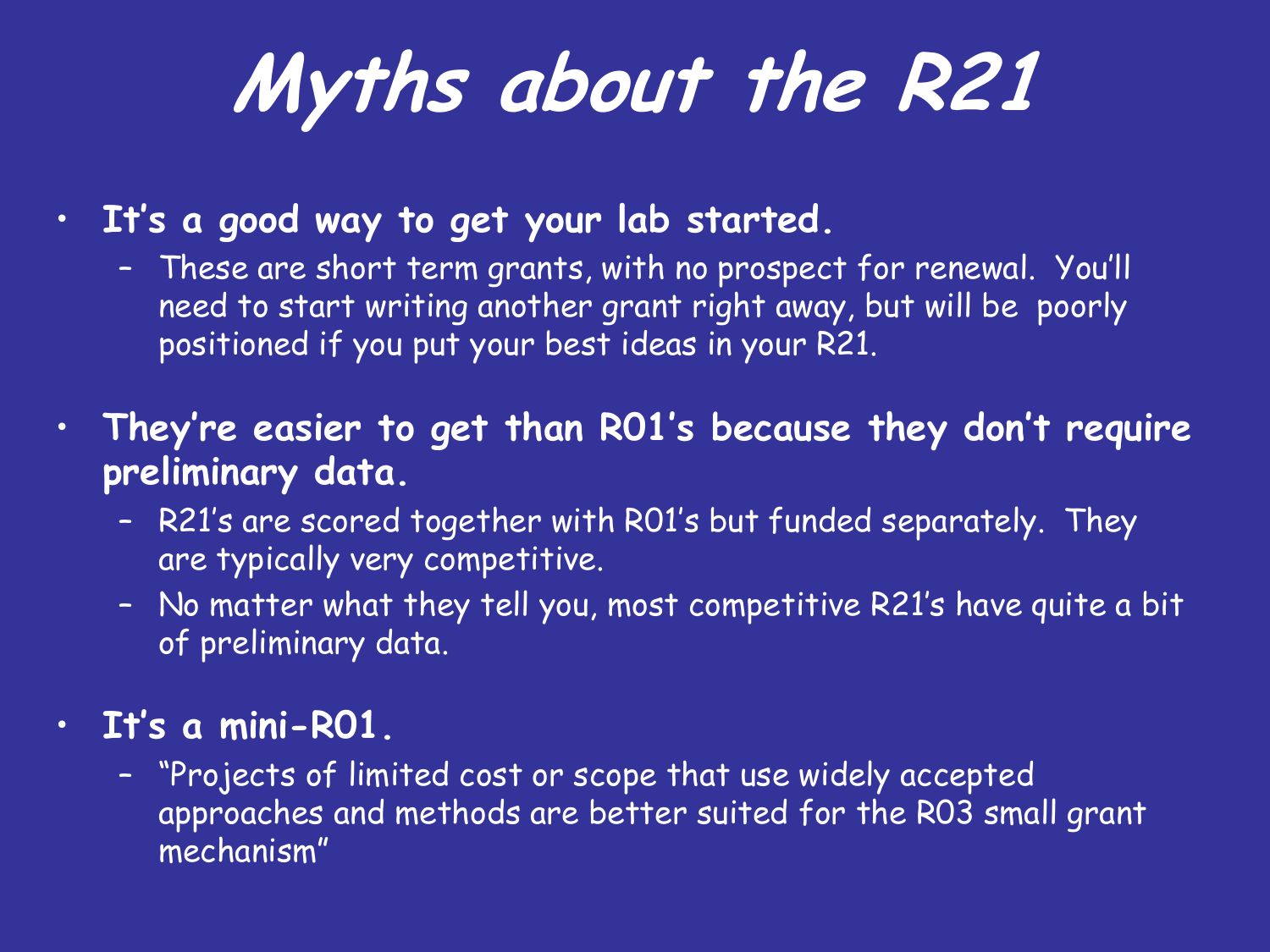## **R03: Small Research Grant Program**

- "Discrete, well-defined projects that realistically can be completed in two years and that require limited levels of funding."
- Mini-R01
- 2 years, max of \$50,000/year
- Preliminary data are not required, particularly in applications proposing pilot or feasibility studies.
- Non-renewable
- $1 + 6$  pp
	- 1p Specific Aims
	- 6p Research Strategy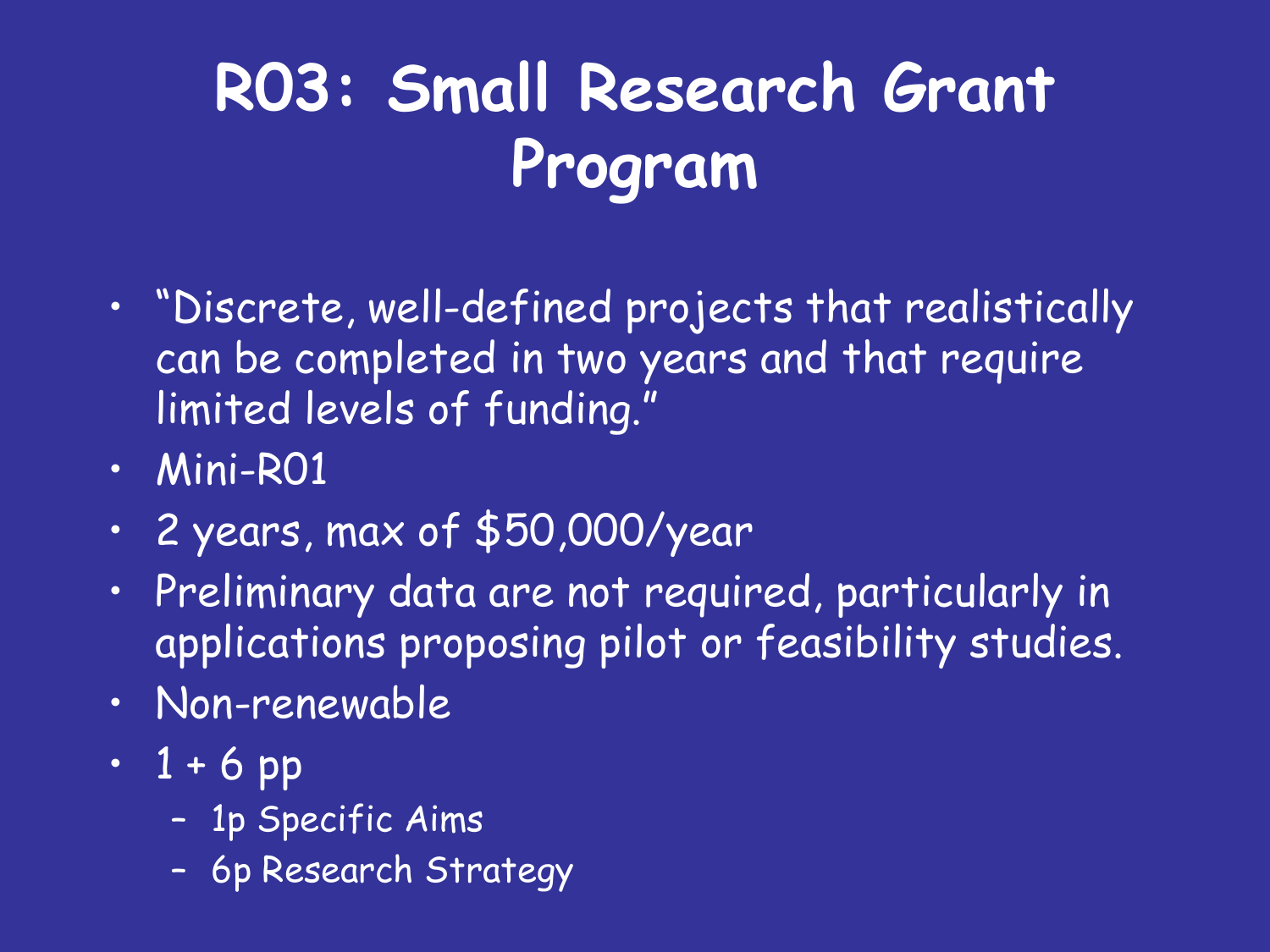# **When to choose an R03**

- Pilot or feasibility studies
- Secondary analysis of existing data
- Small, self-contained projects
- Development of research methodology
- Development of new research technology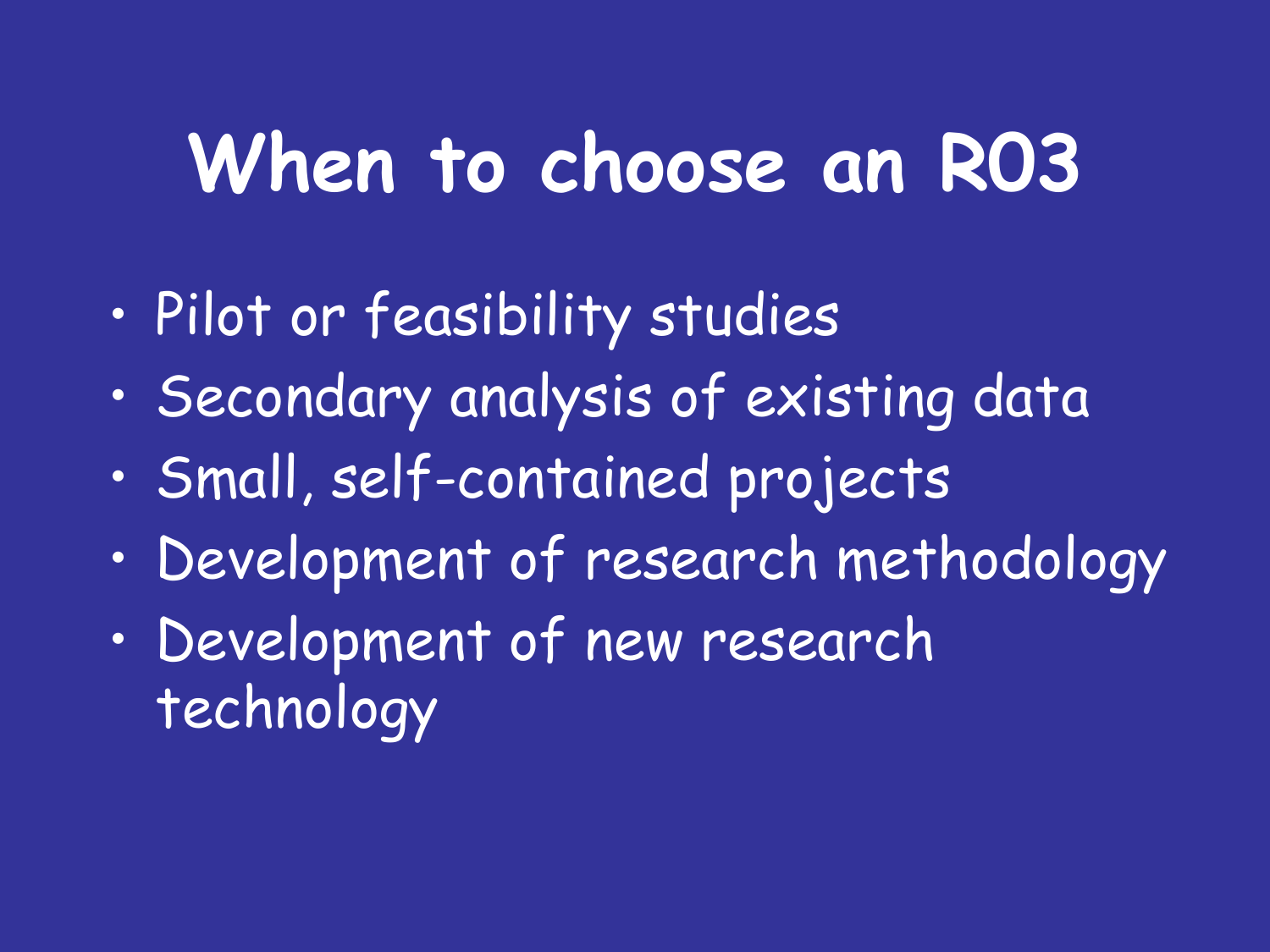# **Not all institutes accept investigator-initiated R21's**

- Institutes that accept Investigator-Initiated R03 Applications in response to the Parent R21 Announcement NCCAM, NEI, NHGRI, NIA, NIAAA, NIAID, NIAMS, NIBIB, NICHD, NIDA, NIDCD, NIDCR, NIDDK, NIEHS, NIMH, NINDS, NINR, NLM.
- Institutes that ONLY accept R21 applications in response to their specific funding opportunity announcements:
- FIC, NCI, NIMHD, NCRR, NHLBI, and NIGMS.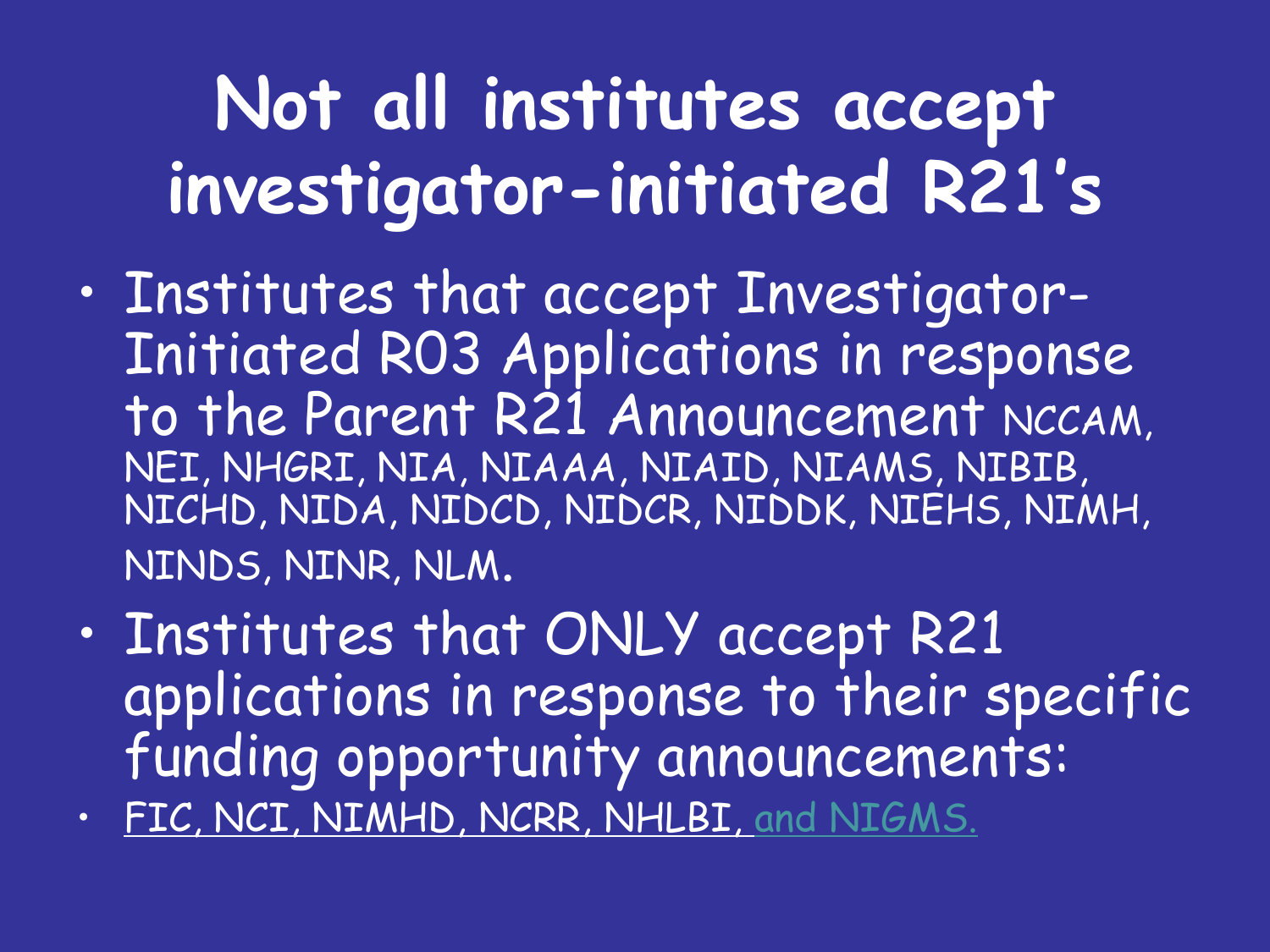# **Not all institutes accept investigator-initiated R03's**

- Institutes that accept Investigator-Initiated R03 Applications in response to the Parent R03 Announcement NHGRI, NIA, NIAAA, NIAID, NIBIB, NICHD, NIDA, NIEHS, NIMH, NINDS, NINR
- Institutes that ONLY accept R03 applications in response to their specific funding opportunity announcements: FIC, NCCAM, NCI, NCRR, NEI, NHLBI, NIAMS, NIDCD, NIDCR, NIDDK, NIGMS and NLM
- Institutes that DO NOT use the R03 mechanism: NIMHD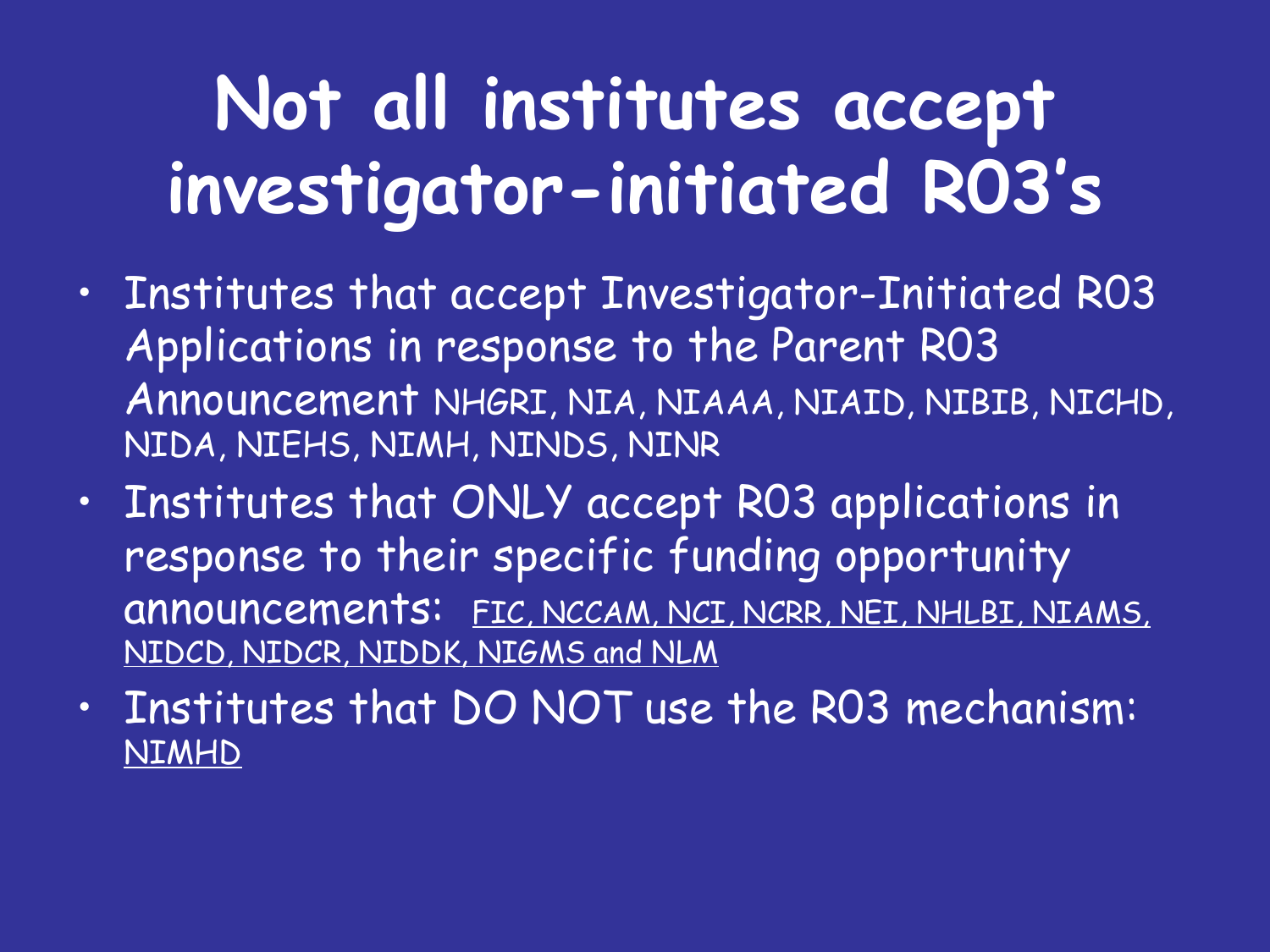### **2. Rules for Preparing a Successful Grant Application**

 **Obtaining an R01 is a Highly Competitive Process**

**It is also an Anonymous Process in the sense that the R01 is Scored on basis of what is Written in the Application** 

**Preparing a Competitive R01 application is an Acquired Skill,ie.,the more you have to do it, the better you get at it.** 

**Obtaining and renewing an R01 is an important measure of success in academic medicine**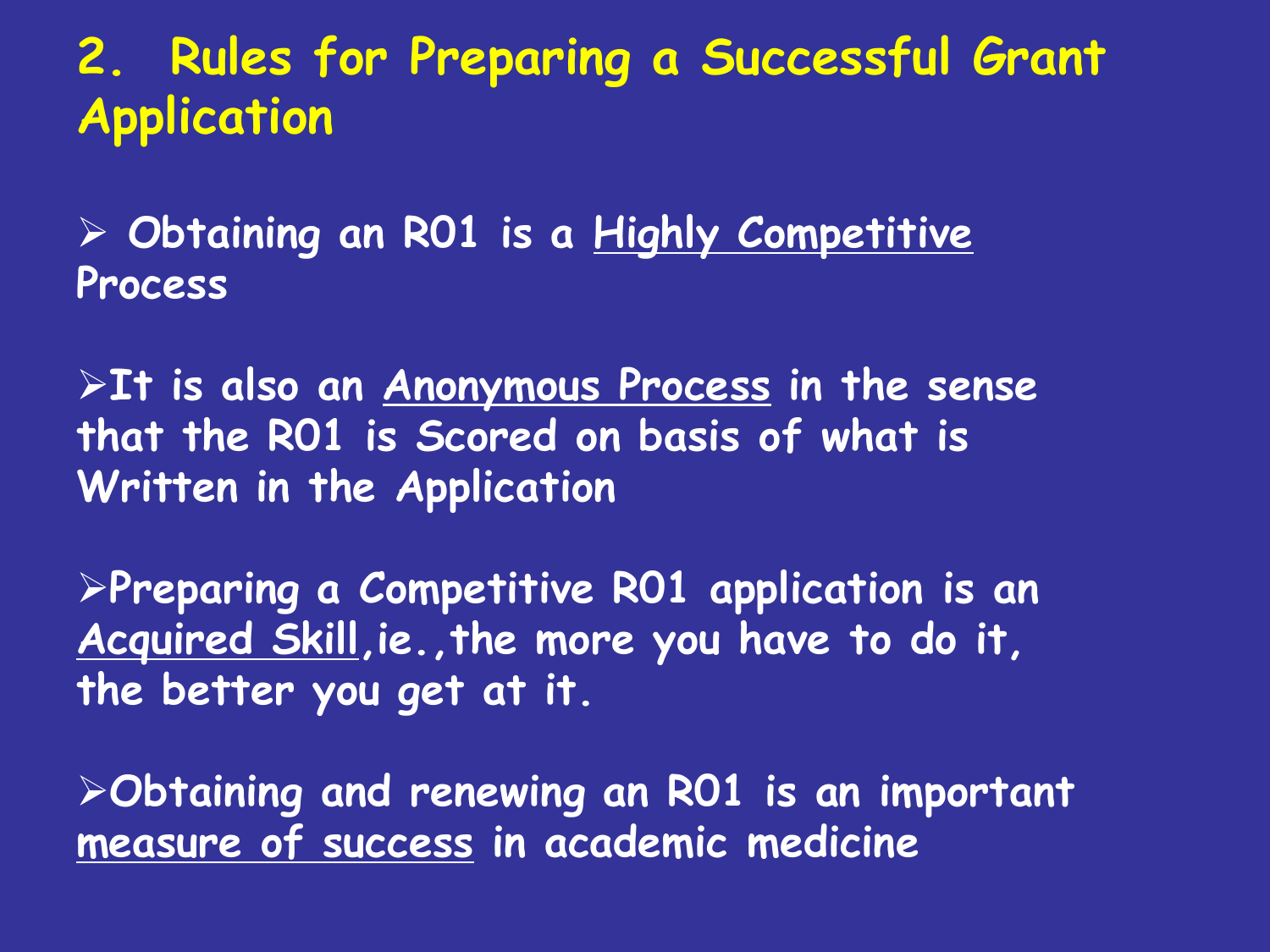### **Obtaining Grant Support from a Subspecialty Organization is a Good Way to Start a Career**

 **Many Associations have grant programs geared to the beginning investigator**

 **They may be less competitive, at least in the sense that applicants are at the same stage of their careers**

 **They provide a way to generate the preliminary data that will be needed for an R01**

 **They provide a way to establish an record of independent publication** 

 **They demonstrate that you have been successful in obtaining grant support in a peer-reviewed setting**

**They provide GOOD PRACTICE**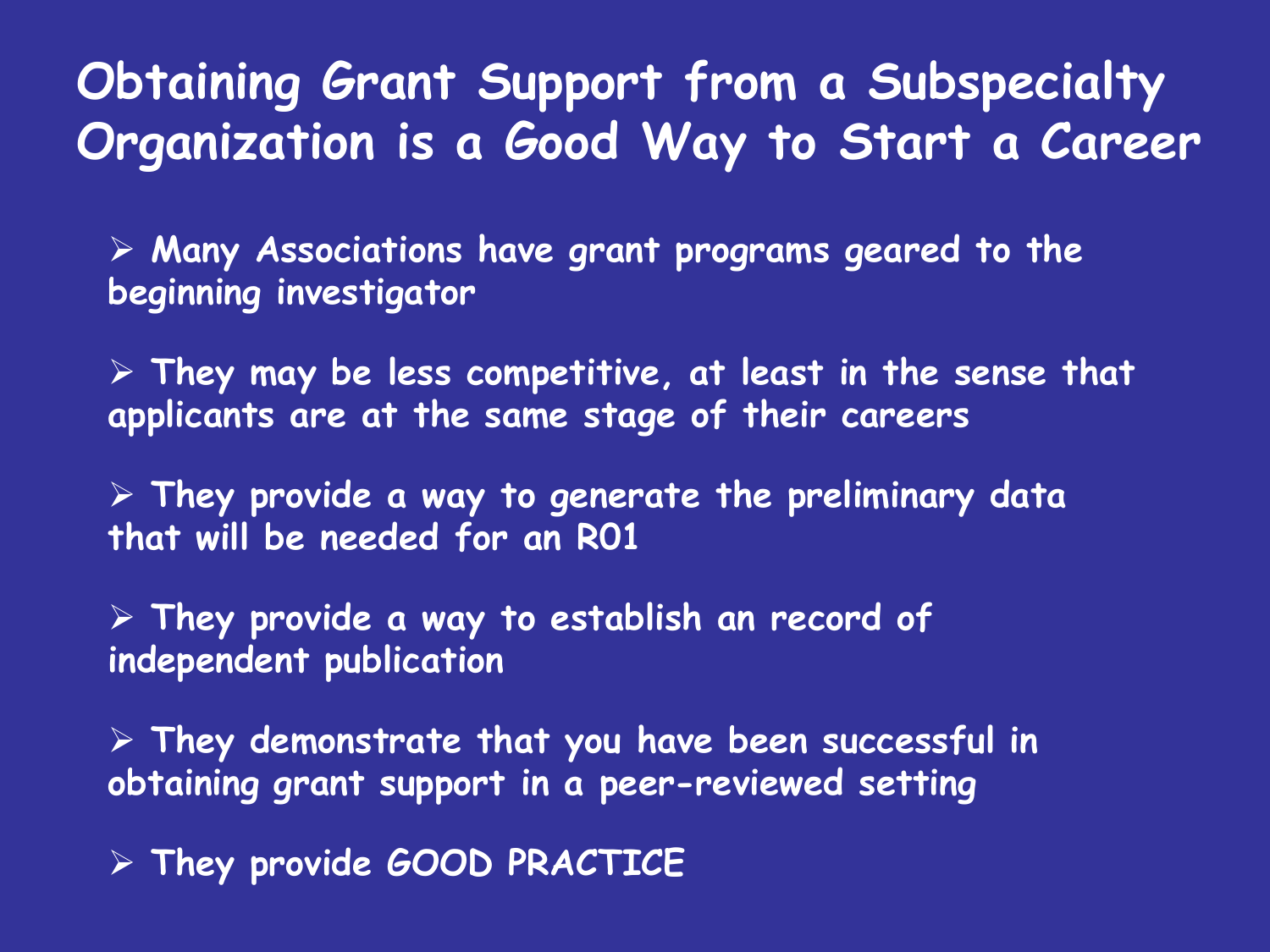### Review Process

- Study section has about 20-30 people
- 3 people actually read the grant
- Initial scores are given by the 3 reviewers
- Primary reviewer describes grant
- Secondary and tertiary add anything else that hasn't been mentioned.
- Open to discussion. Other committee members are looking at the grant online and may weigh in. Around 15 min allotted to each grant.
- RO1s can be triaged and not discussed at all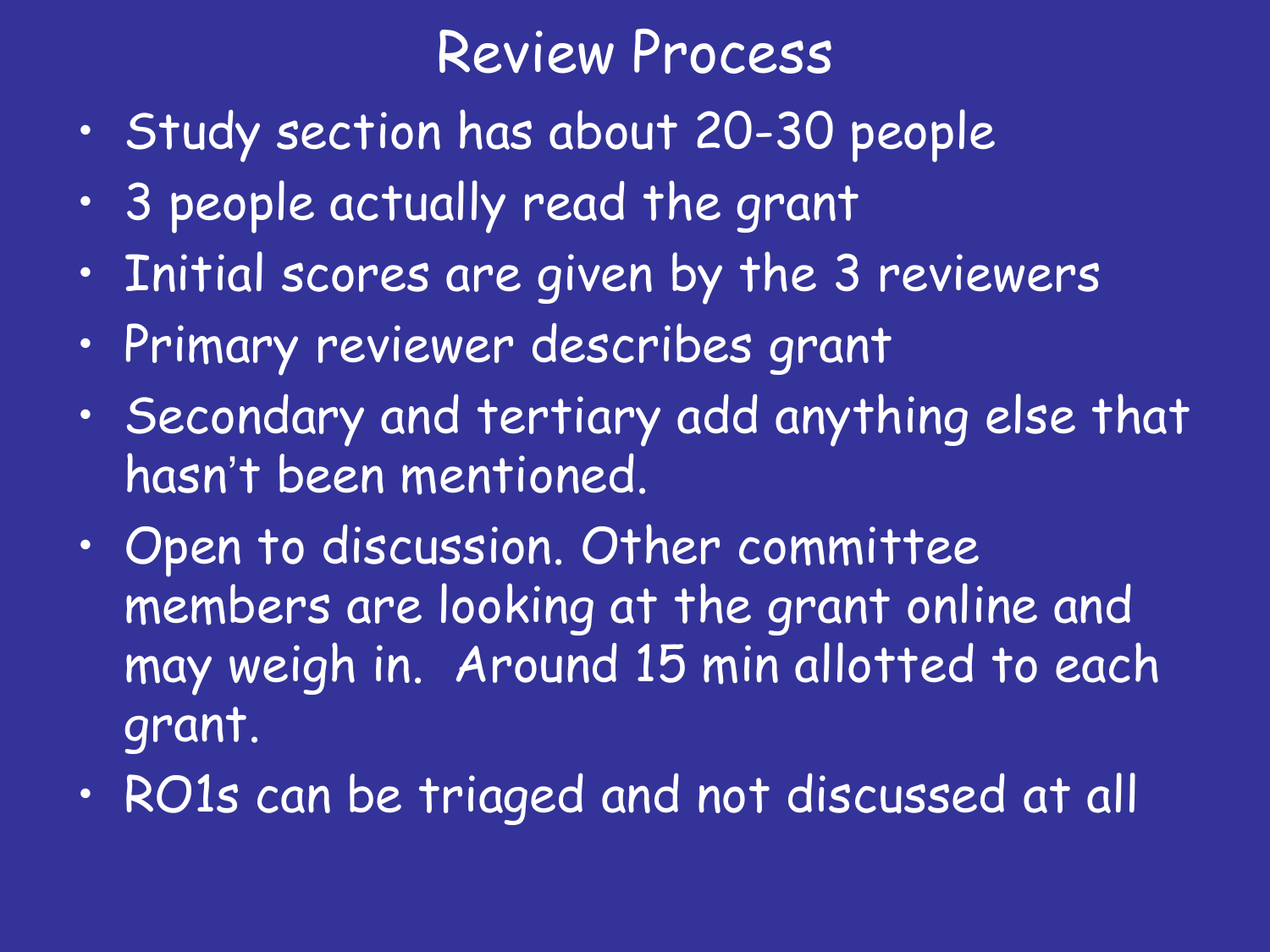#### **Approach the Preparation of Your R01 Application as a Teaching Exercise**

**Lead the Reviewer through your proposal**

**Organize the Proposal in Logical Order**

**Use an Outline or Introductory Paragraph at the Beginning of Each Aim or Subaim to tell the Reviewer what to Expect later on.**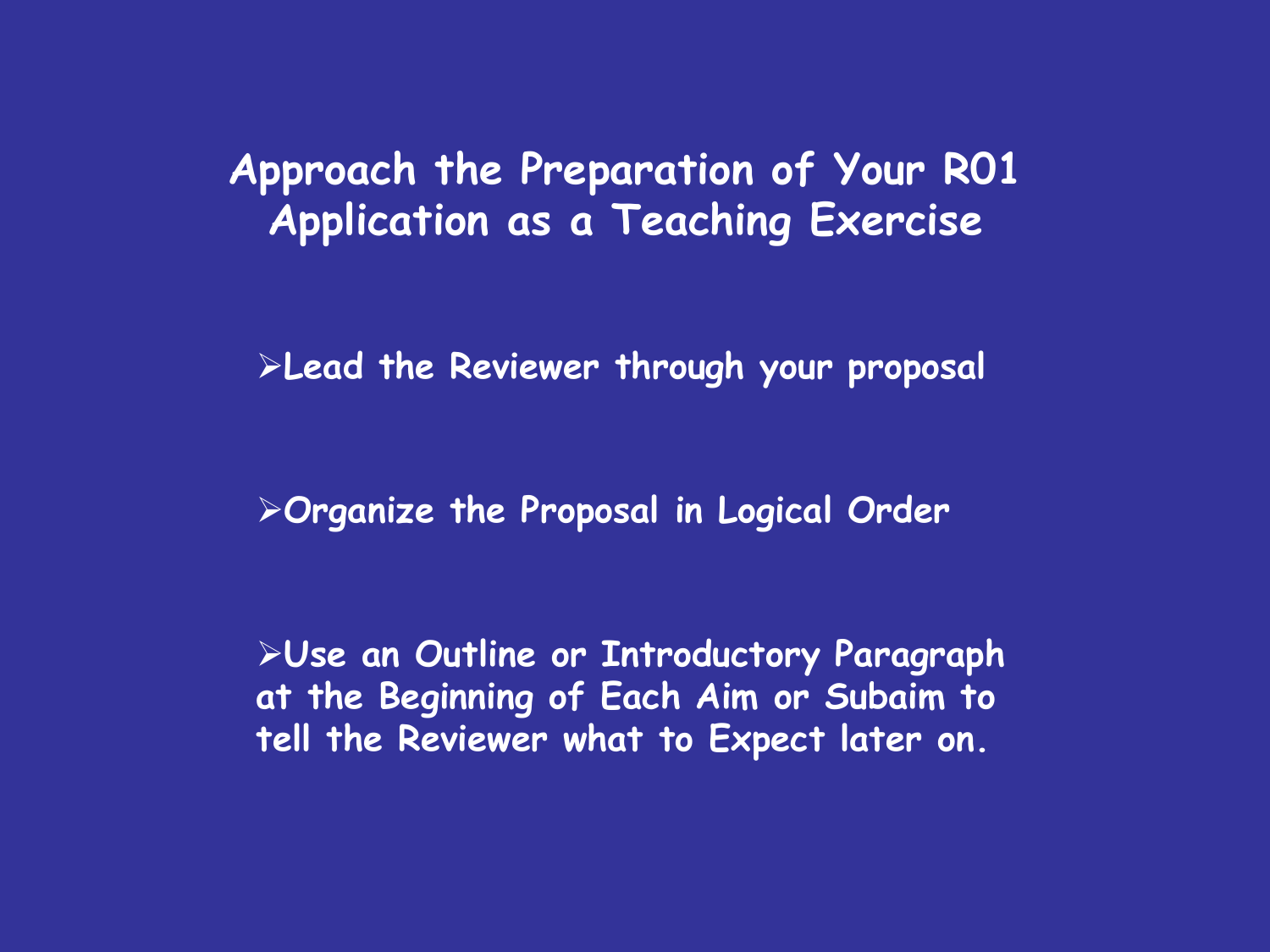### **Make It Easy for the Reviewers to Read Your Proposal**

**Grant Reviewing is Subjective, Don**'**t Start Off on the Wrong Foot!**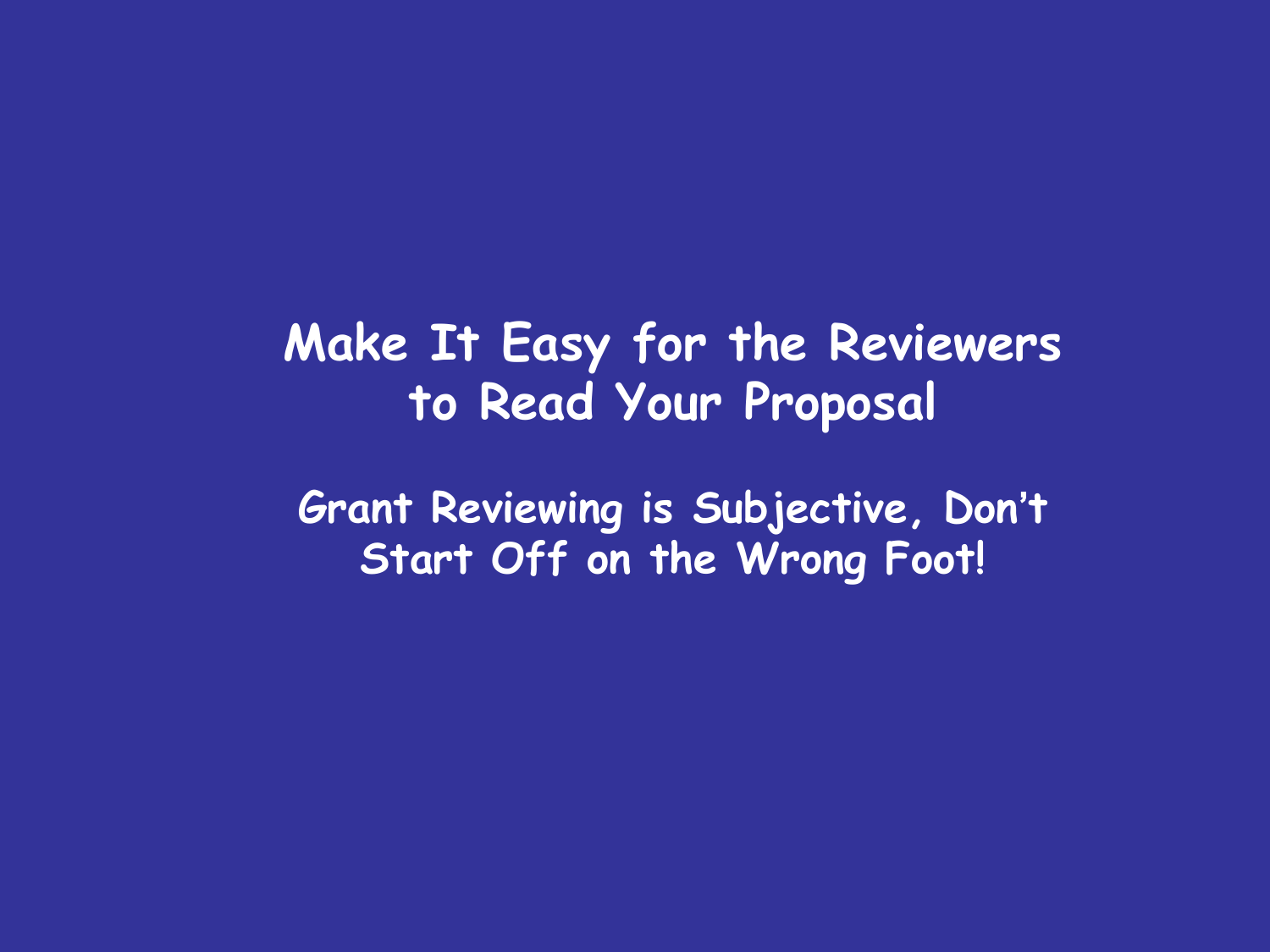## **Figures are good,**

**But,**

- **1. Keep them simple**
- **2. Make sure there is a figure legend and they are referred to in the text**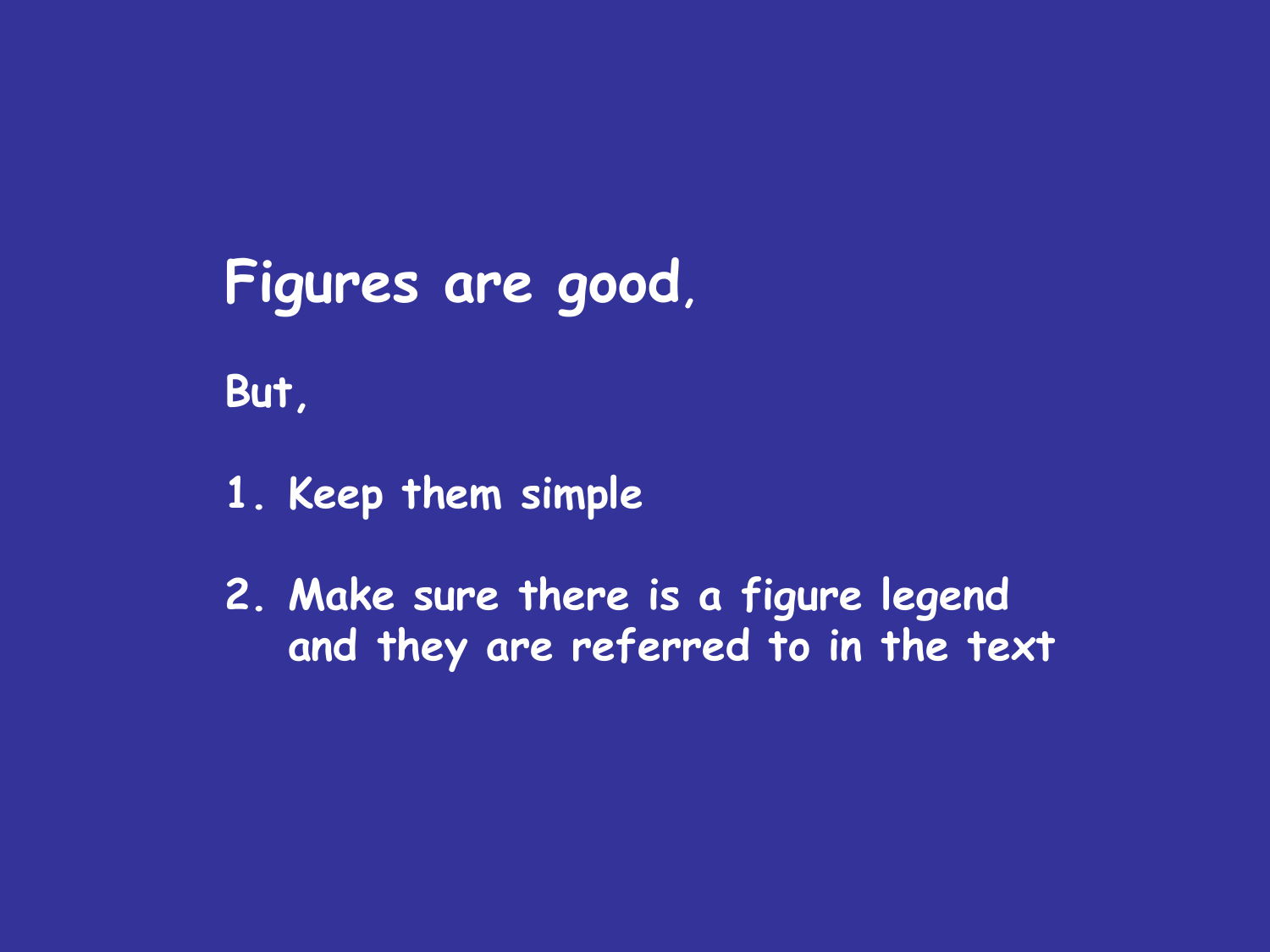**Have someone you trust to tell you the truth read your proposal before you submit it.**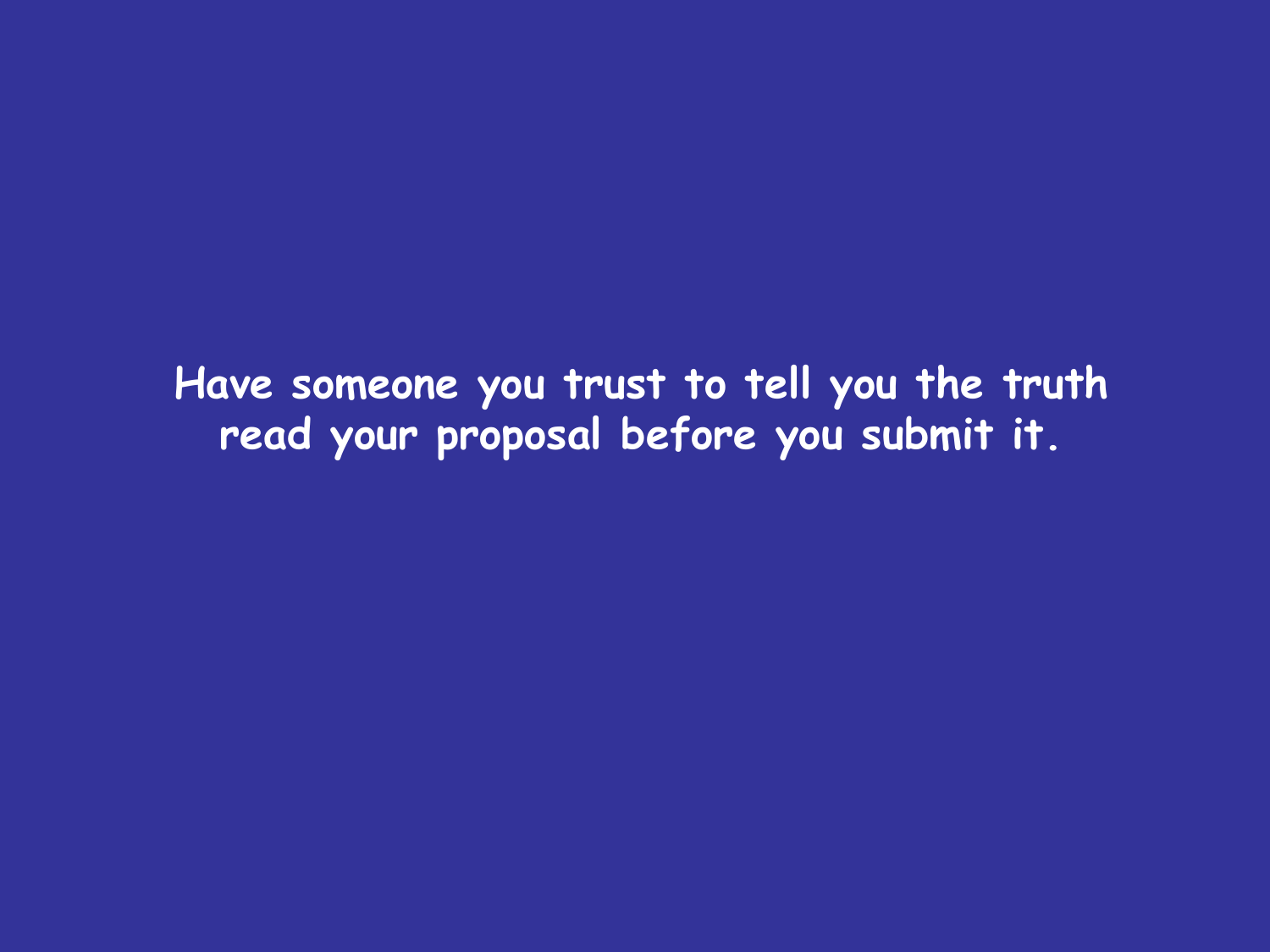### **3. What to Emphasize When Writing Your R01**

**Address the NIH Review Criteria:**

**Significance Investigators Innovation Approach Environment**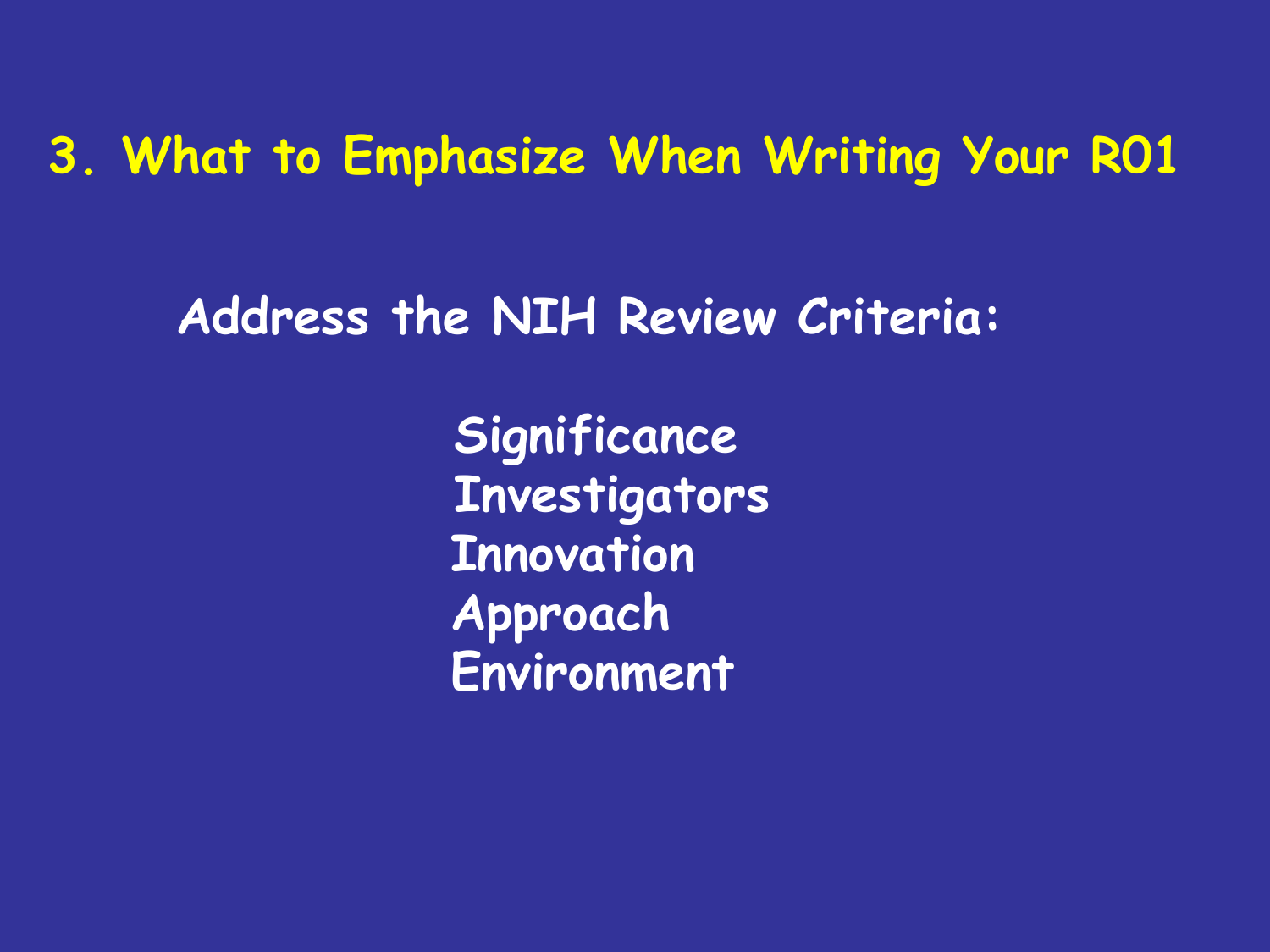## **Significance (Who cares?)**

**In an era when funding is severely restricted, projects that are the most clinically and/or biologically significant are likely to be viewed most favorably. It is IMPORTANT to emphasize the significance of your project.**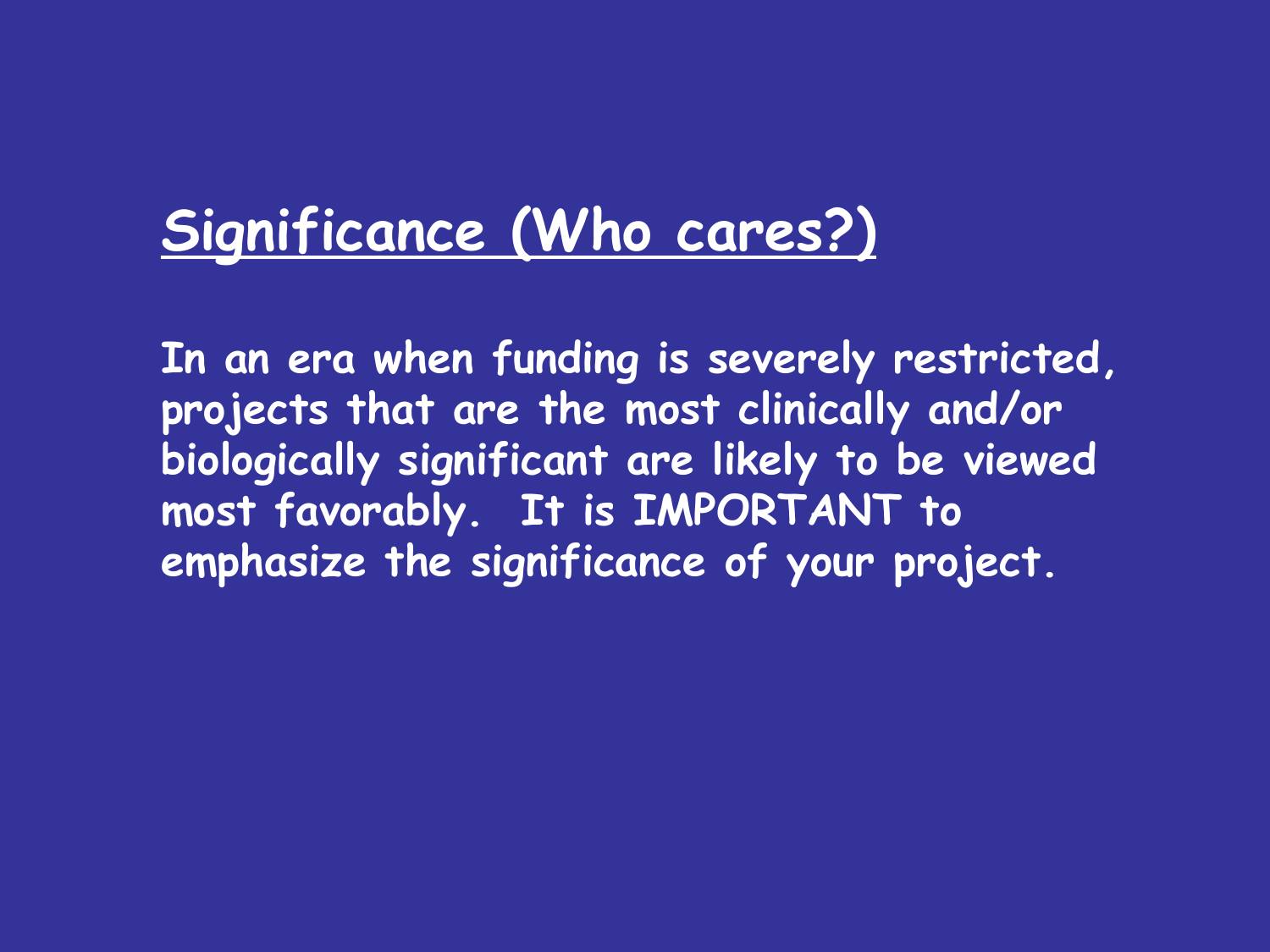#### **Investigators**

**Pay careful attention to your biosketch. Most reviewers will not know who you are and make use of your biosketch to assess your credentials and accomplishments**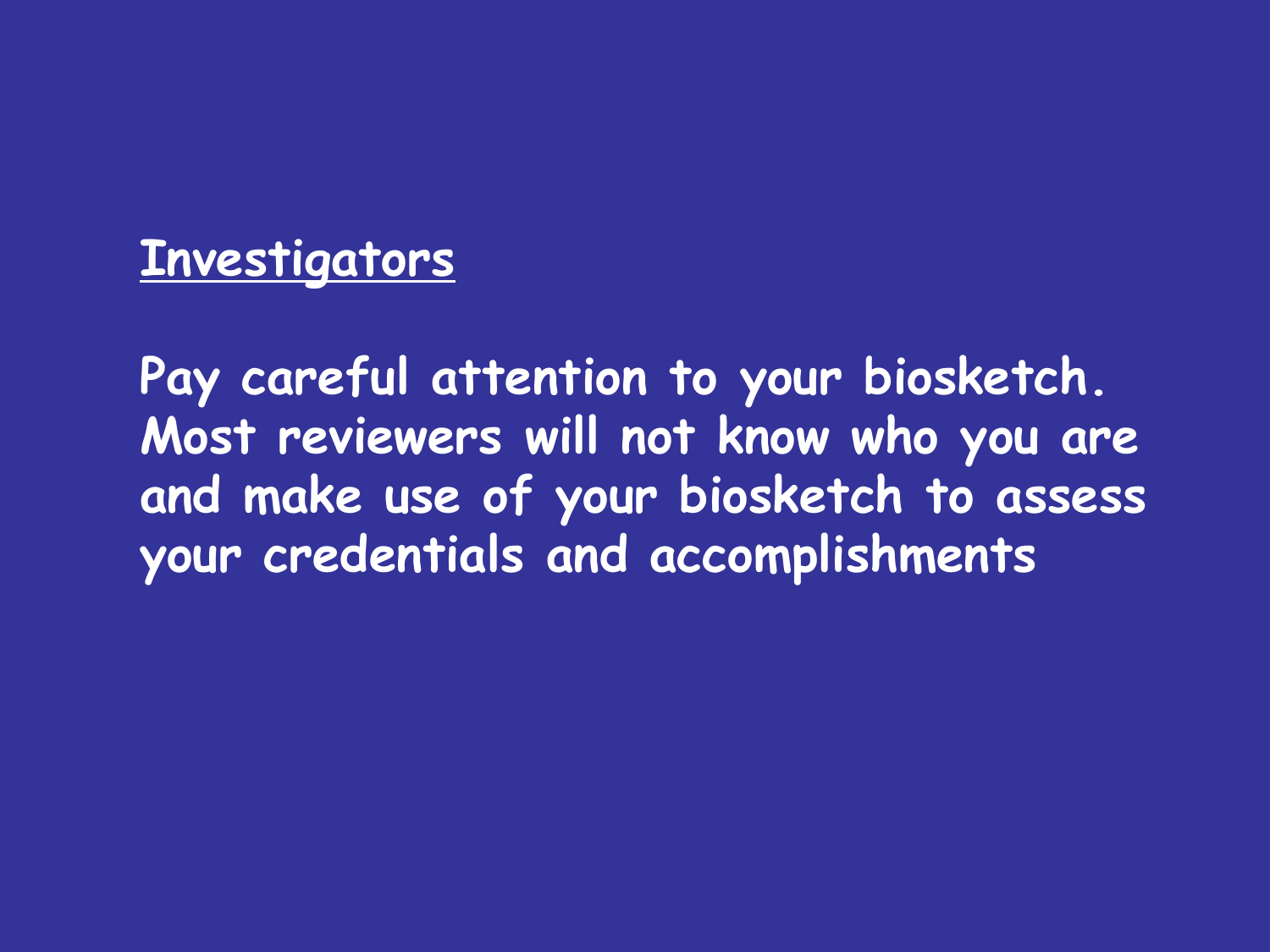## **Innovation (outdated?)**

**Although reviewers are attracted to novel ideas and methods, be careful. Propose good solid experimentation about a significant topic. The goal is to get** "**the money**"**.**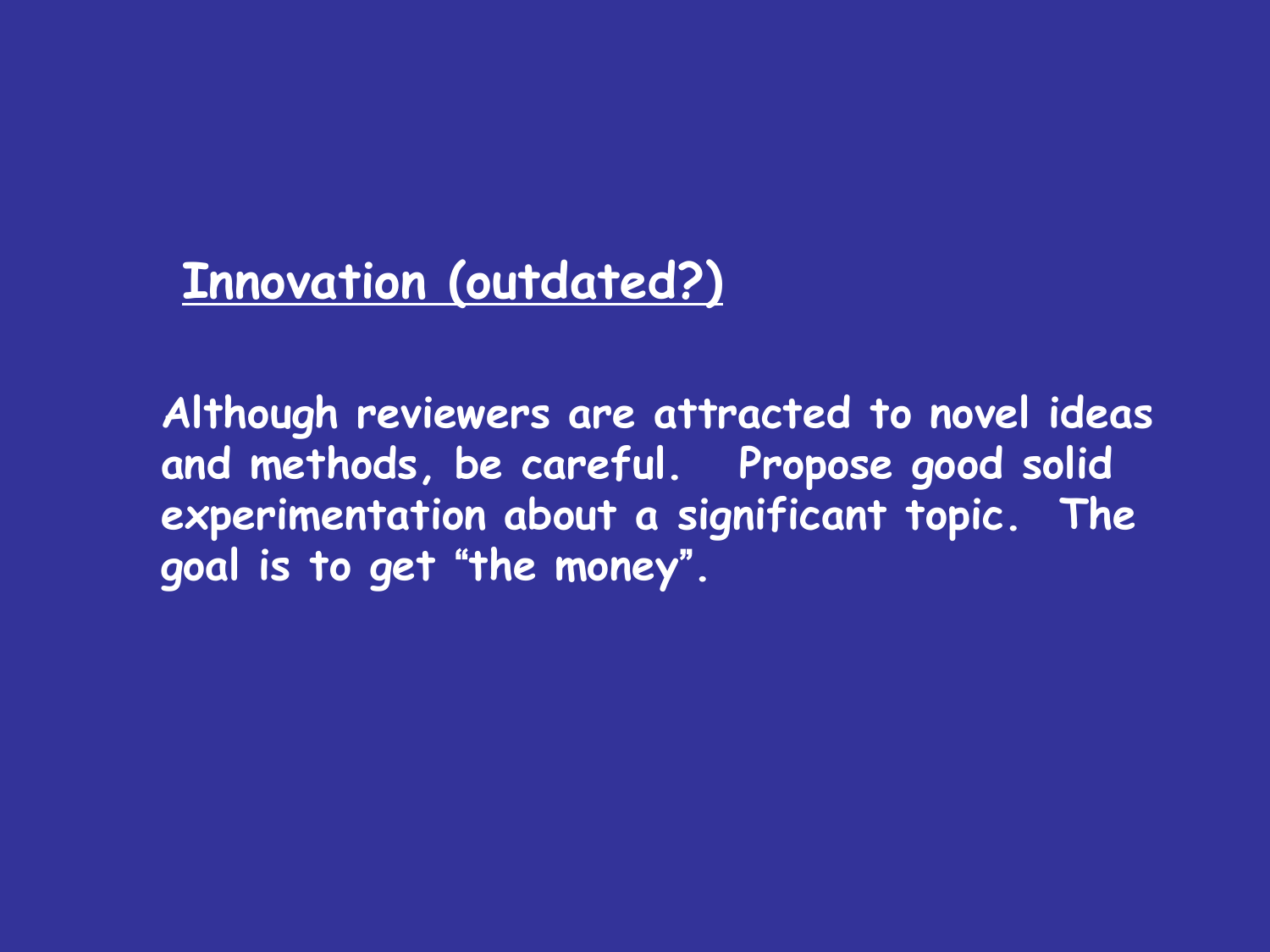## **Approach (what is the experimental plan?)**

 **How much preliminary data is required? Although less is expected from new investigators,it is important to establish feasibility and some evidence of experimental competence** 

**Provide clear rationales for proposed experiments**

 **Don**'**t be overly ambitious, propose what you think you can reasonably accomplish over the tenure of the grant (provide a tentative timeline for proposed experiments)**

 **It is essential to provide potential alternative approaches, not every experiment works! Use of more senior investigators as consultants is reassuring.**

 **Provide essential experimental detail, but don**'**t write a lab manual**

**Don**'**t neglect statistics**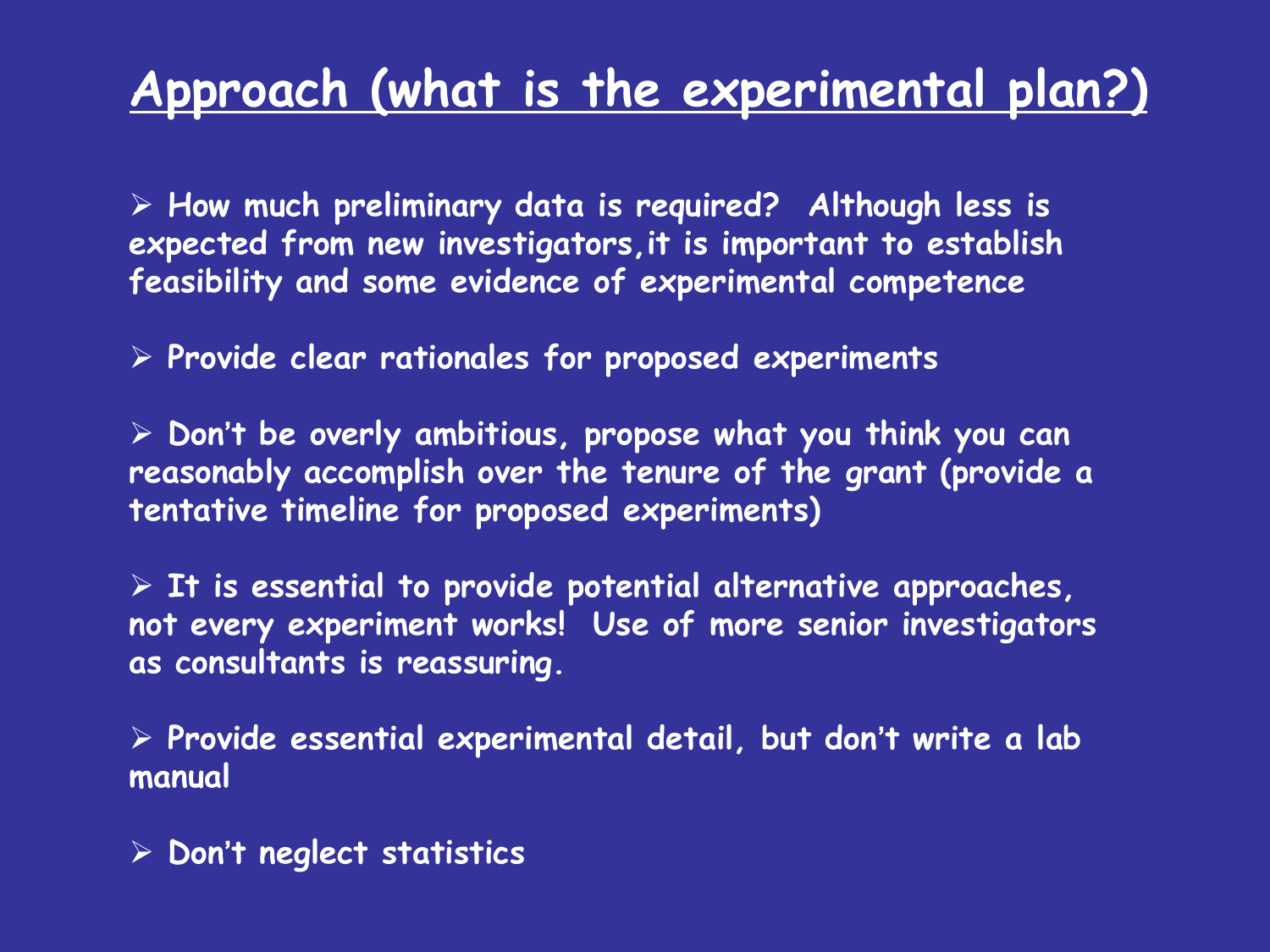### **Don**'**t Neglect the Abstract**

**Although it is likely that only 2-3 members of a study section will read your proposal in detail, every member votes. What the other members know independently about your proposal may be limited to the abstract.**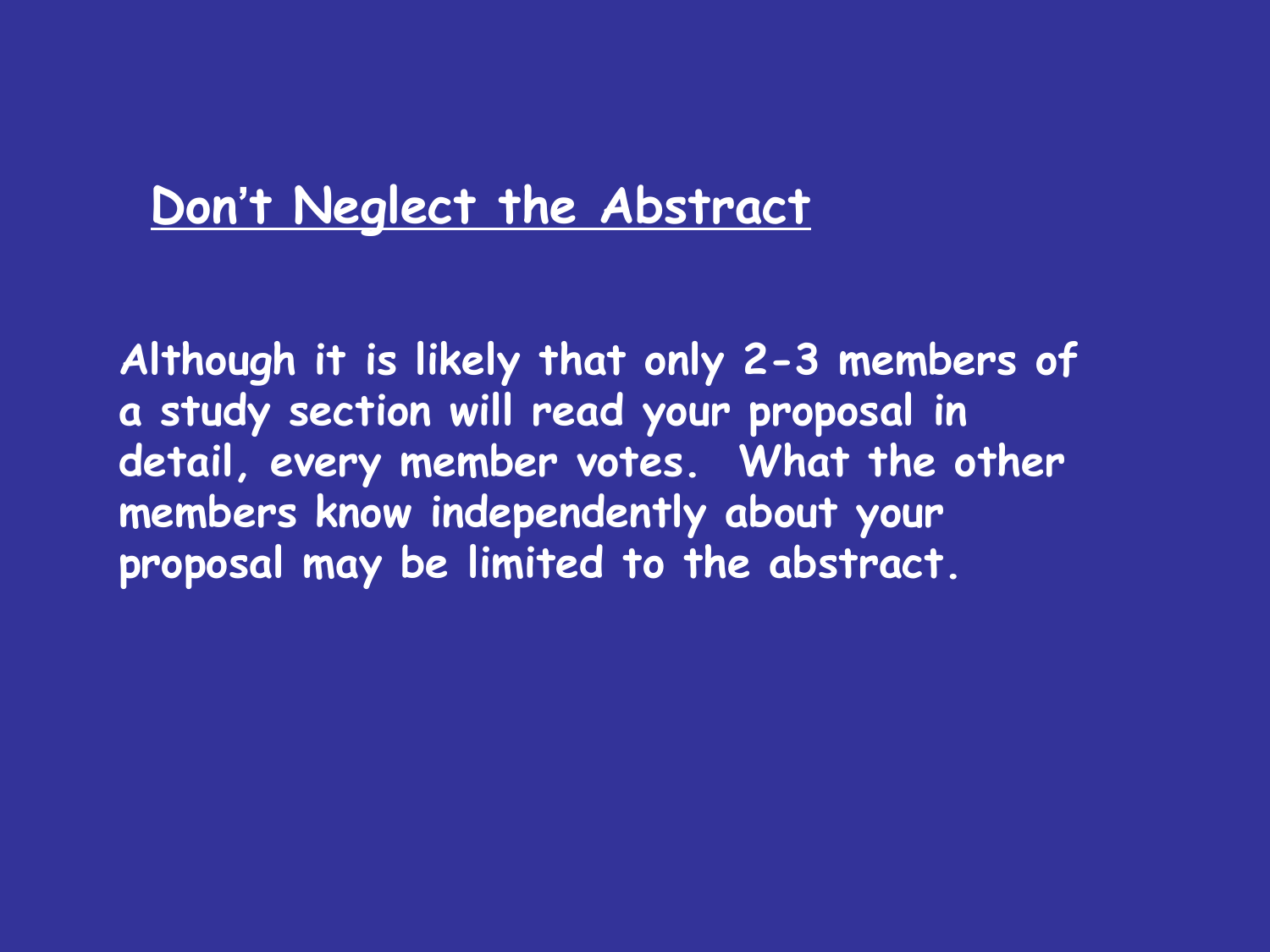### **Budget**

**The charge of a study section is to evaluate and rank the science of the proposals they review. But they also review the budget after the science has be scored.**

**Be careful to justify each item in your budget.**

**Propose a budget that you think is realistic for work you propose and say so.**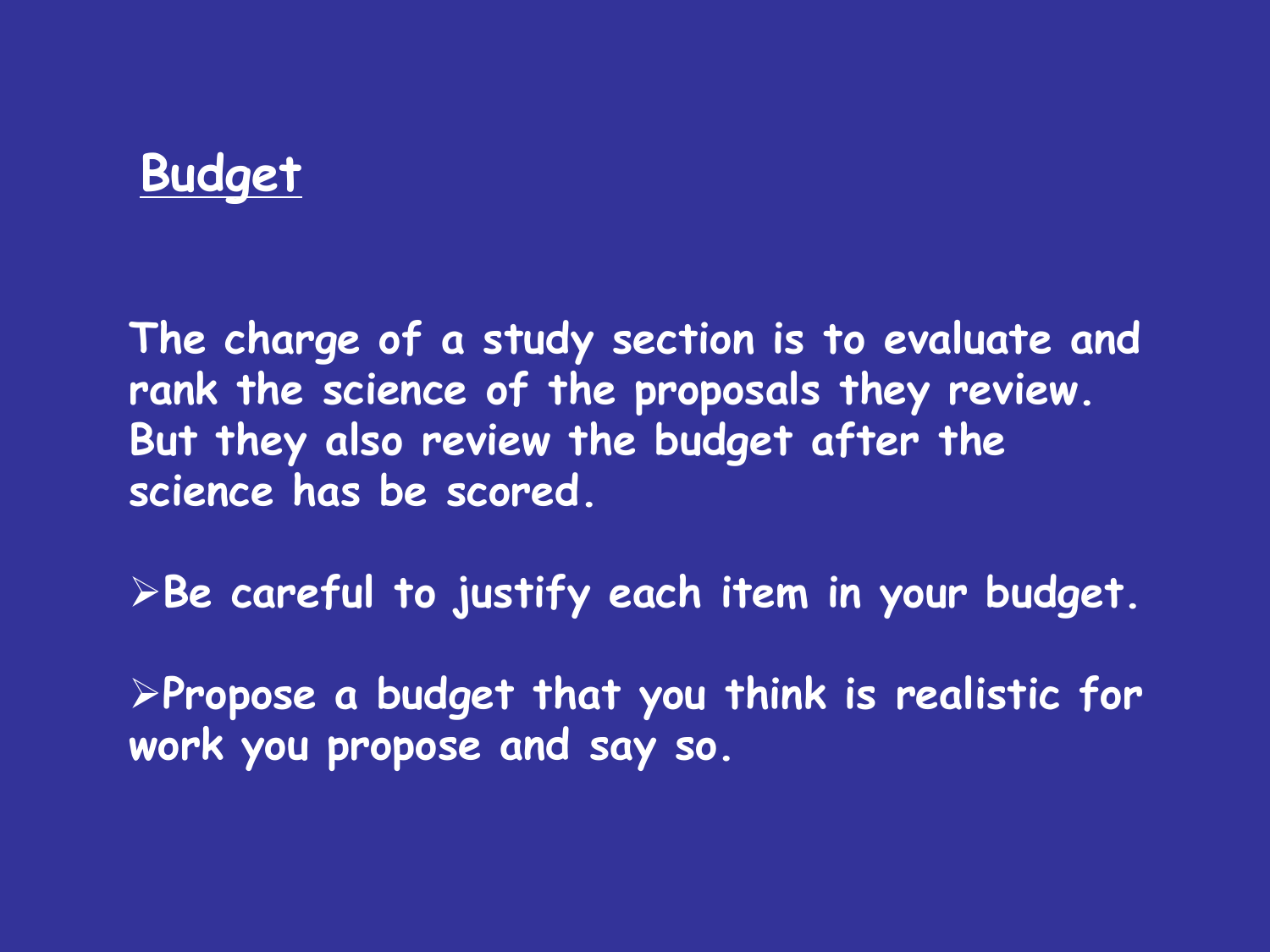**Submit to Your Proposal to the Appropriate Study Section and Institute**

 **CSR Study Sections and Study Section members are listed on the OER website**

 **Pick a Study Section that is likely to be familiar with the work you propose.**

 **Consider requesting that your proposal be crosslisted in multiple Institutes (e.g. NCI and GM).**

**Ask a more senior colleague for advice about where to direct your proposal**

 **State your preferences in the cover letter with a sentence justifying your choice**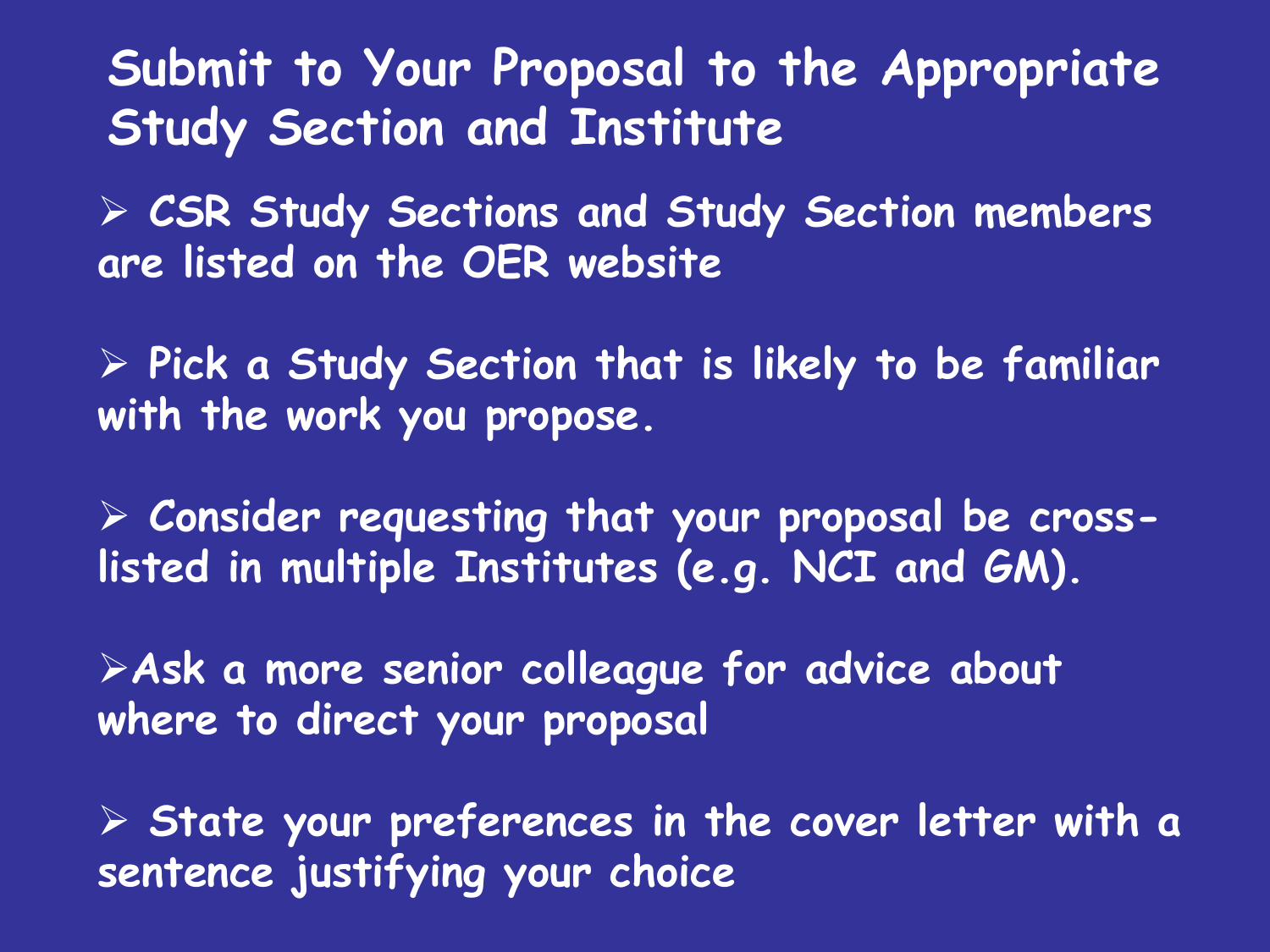## **4. Most Common Problems Cited by Peer Reviewers**

- **\* Problem not important enough** 
	- **Study not likely to produce useful information**
	- **Studies based on shaky hypothesis or data**
- **\* Alternative hypotheses not considered**
	- **Methods unsuited to objective**
	- **Problem more complex than applicant realizes**
- **\* Too little detail in Research Plan to convince the reviewers that the applicants knows what he/she is doing**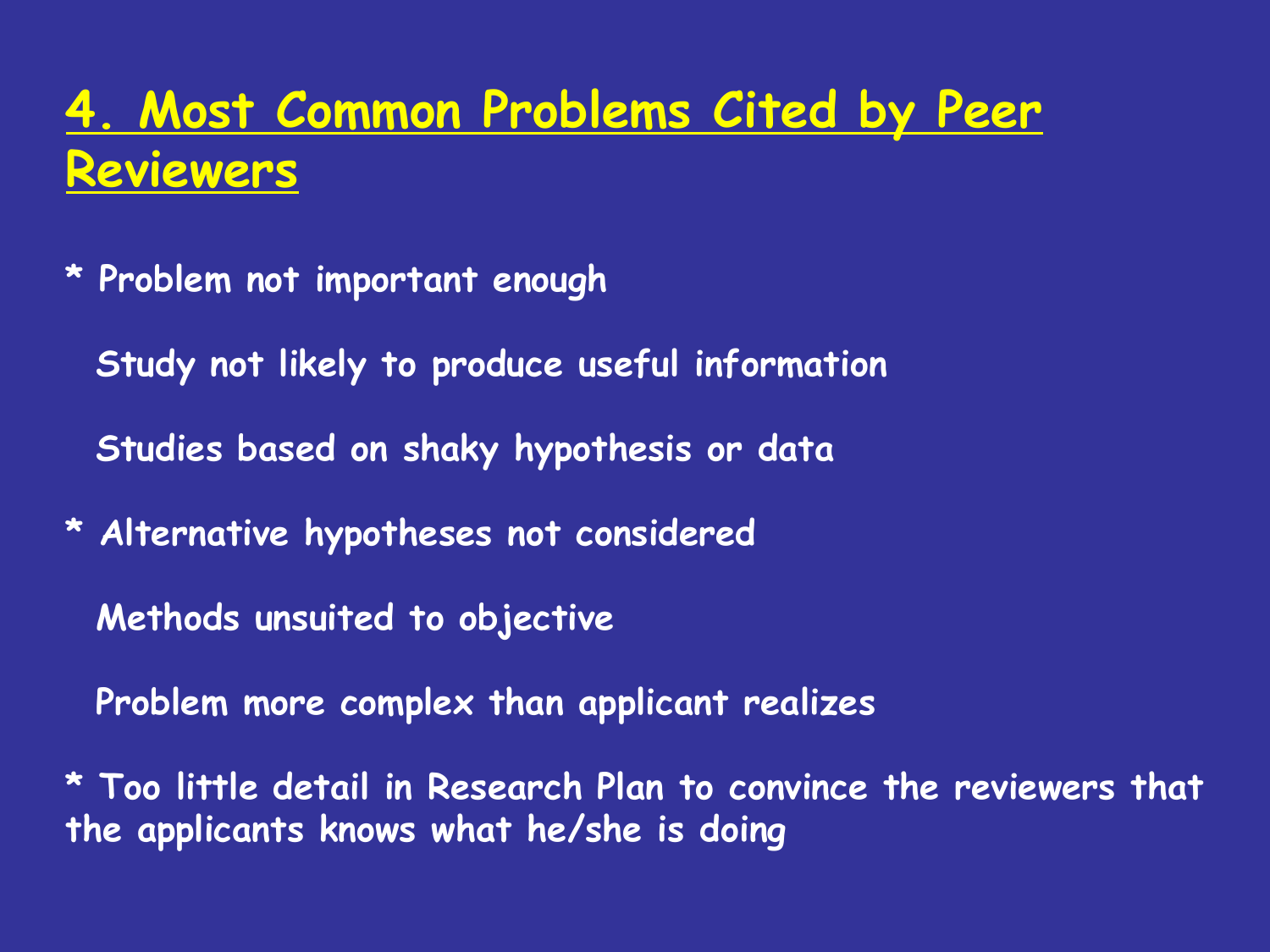**\* Overambitious research plan**

**Investigator too inexperienced with proposed techniques**

- **\* Lack of focus in hypotheses, Aims, or Research Plan Research priorities not clearly defined**
- **\* Project is a fishing expedition**
- **\* Proposal is technology driven (method in search of a problem) No rationale for the proposed experiments is provided**
- **\* Relevant controls are not provided**

**\* Insufficient preliminary data or preliminary data do not support the projects feasibility**

**Insufficient attention to statistics**